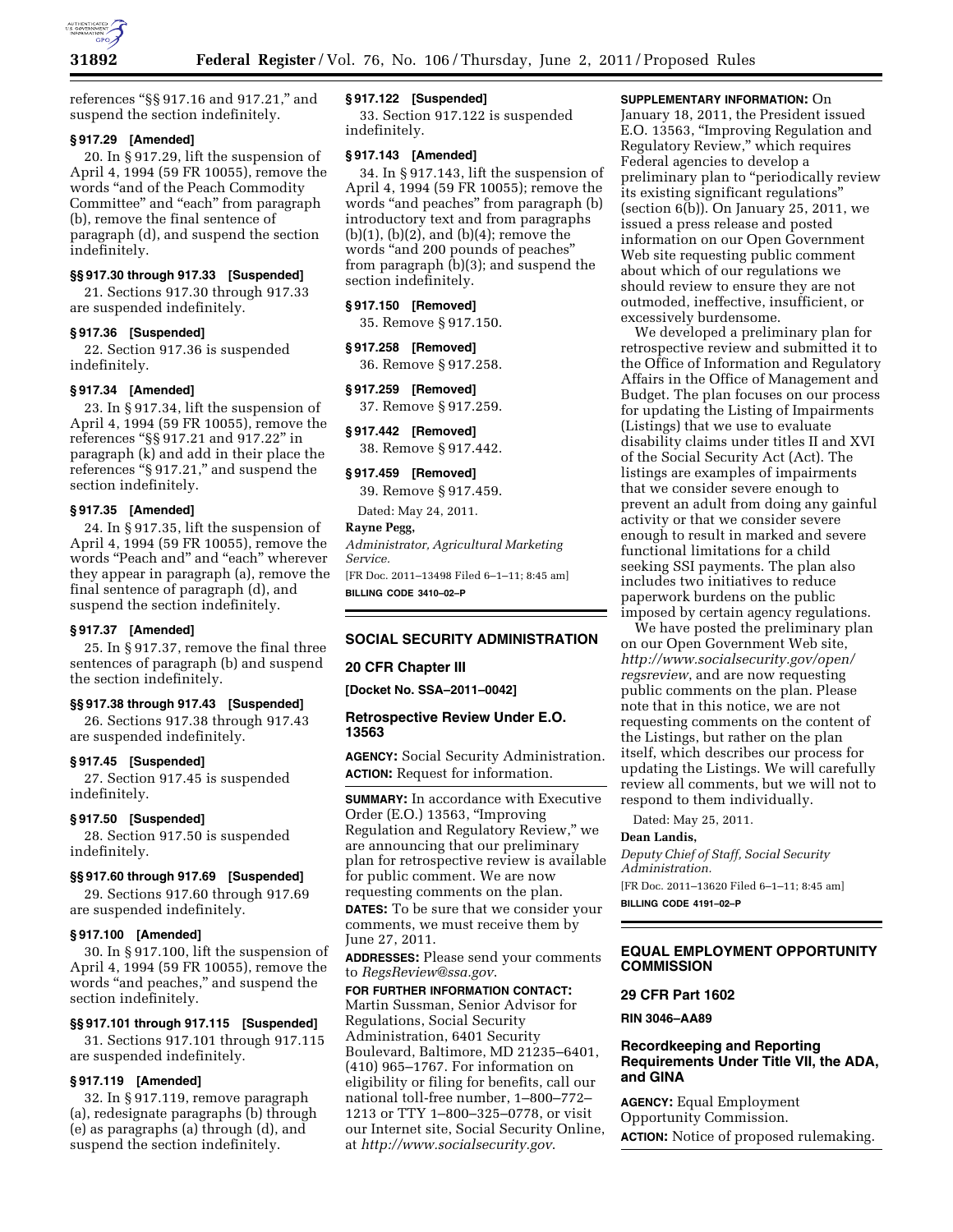**SUMMARY:** The Equal Employment Opportunity Commission (''EEOC'' or ''Commission'') proposes to extend its existing recordkeeping requirements under title VII of the Civil Rights Act of 1964 (Title VII) and the Americans with Disabilities Act (ADA) to entities covered by title II of the Genetic Information Nondiscrimination Act of 2008 (''GINA''), which prohibits employment discrimination based on genetic information.

**DATES:** Written comments must be received on or before August 1, 2011. Pursuant to 42 U.S.C. 2000e–8(c), a public hearing concerning these proposed changes will be held at a place and time to be announced. **ADDRESSES:** Send written comments by mail to Stephen Llewellyn, Executive Officer, Executive Secretariat, Equal Employment Opportunity Commission, 131 M Street, NE., Suite 6NE03F, Washington, DC 20507. Written comments of six or fewer pages may be faxed to the Executive Secretariat at (202) 663–4114. (There is no toll free FAX number.) Receipt of facsimile transmittals will not be acknowledged, except that the sender may request confirmation of receipt by calling the Executive Secretariat staff at (202) 663– 4070 (voice) or (202) 663–4074 (TTY). (These are not toll free numbers.) In lieu of sending written comments, comments may be submitted to EEOC electronically on the Federal eRulemaking Portal: *[http://](http://www.regulations.gov) [www.regulations.gov.](http://www.regulations.gov)* After accessing this Web site, follow its instructions for submitting comments.

All comments received will be posted without change to *[http://](http://www.regulations.gov) [www.regulations.gov,](http://www.regulations.gov)* including any personal information you provide. Copies of the received comments also will be available for inspection in the EEOC Library by advance appointment only, from 9 a.m. to 5 p.m., Monday through Friday except legal holidays. Persons who schedule an appointment in the EEOC Library and need assistance to view the comments will be provided with appropriate aids upon request, such as readers or print magnifiers. To schedule an appointment to inspect the comments at the EEOC Library, contact the EEOC Library by calling (202) 663– 4630 (voice) or (202) 663–4641 (TTY). (These are not toll free numbers.)

**FOR FURTHER INFORMATION CONTACT:**  Thomas J. Schlageter, Assistant Legal Counsel, (202) 663–4668, or Erin N. Norris, Senior Attorney, (202) 663–4876, Office of Legal Counsel, 131 M Street, NE., Washington, DC 20507. Copies of

this notice are available in the following alternate formats: Large print, braille,

electronic computer disk, and audio tape. Requests for this notice in an alternative format should be made to the Publications Center at 1–800–699–3362 (voice), 1–800–800–3302 (TTY), or 703– 821–2098 (FAX—this is not a toll free number).

**SUPPLEMENTARY INFORMATION:** On May 21, 2008, President George W. Bush signed the Genetic Information Nondiscrimination Act of 2008 (''GINA'') into law. Title II of GINA protects job applicants, current and former employees, labor union members, and apprentices and trainees from discrimination based on their genetic information. Title II of GINA's coverage corresponds with that of title VII of the Civil Rights Act of 1964, as amended, covering employers with 15 or more employees, employment agencies, labor unions, and joint labor-management training programs, as well as Federal sector employers. Title II became effective on November 21, 2009. EEOC has issued interpretive regulations under GINA (See 75 FR 68912). Further, EEOC issued a final rule implementing changes to its administrative and procedural regulations in a separate notice found at 74 FR 63981. In the current rulemaking, EEOC is proposing to amend its recordkeeping regulations to add references to GINA. Neither EEOC's existing recordkeeping regulations nor this proposal requires creation of any documents. The proposed change would impose the same record retention requirements under GINA that are imposed under Title VII and the ADA, *i.e.,* any records made or kept must be retained for the period of time specified in the Title VII and ADA regulations.

The EEOC proposal does not impose any reporting requirements under GINA, but reserves the right in the future to issue reporting regulations as may be necessary to accomplish the purposes of GINA.

Persons wishing to present their views orally should notify the Commission of their desire to do so in writing no later than July 5, 2011 with a request to Stephen Llewellyn, Executive Officer, Executive Secretariat, Equal Employment Opportunity Commission, 131 M Street, NE., Suite 6NE03F, Washington, DC 20507. The request should include a written summary of the remarks to be offered.

## **Regulatory Procedures**

*Executive Orders 12866 and 13563* 

The Commission has complied with the principles in section 1(b) of Executive Order 12866, Regulatory Planning and Review, as supplemented

by Executive Order 13563, Improving Regulation and Regulatory Review. This rule is not a "significant regulatory action'' under section 3(f) of the Order 12866, and does not require an assessment of potential costs and benefits under section 6(a)(3) of the Order.

### *Paperwork Reduction Act*

These proposed changes to EEOC's existing regulations contain information collection requirements subject to review and approval by the Office of Management and Budget under the Paperwork Reduction Act. It is estimated that the public recordkeeping burden will not increase significantly as a result of the amendments because all employers affected by them are already required to retain all personnel or employment records that they make or keep for one year, and the only new requirement is that they retain those records relevant to a charge of discrimination filed under GINA until the charge is resolved. As required by the Paperwork Reduction Act, the Equal Employment Opportunity Commission is submitting to the Office of Management and Budget a request for approval of these information collection requirements under section 3507(d) of the Act. Organizations or individuals desiring to submit comments for consideration by OMB on these information collection requirements should address them to Chad Lallemand in the Office of Information and Regulatory Affairs, Office of Management and Budget, 725 17th Street, NW., Room 10235, New Executive Office Building, Washington, DC 20503 or by e-mail to *Chad*\_*A.*\_*[Lallemand@omb.eop.gov.](mailto:Chad_A._Lallemand@omb.eop.gov)* 

*Collection title:* Recordkeeping under Title VII, the ADA, and GINA.

*OMB number:* 3046–0040. *Description of affected public:*  Employers with 15 or more employees are subject to Title VII, the ADA, and GINA.

*Number of respondents:* 899,580. *Reporting hours:* Not applicable. *Number of forms:* None. *Federal cost:* None.

*Abstract:* Section 207 of GINA, 42 U.S.C. 2000ff *et seq.,* incorporates the powers, procedures, and remedies found in section 709 of Title VII. Section 709(c) of Title VII, 42 U.S.C. 2000e–8(c), requires the Commission to establish regulations pursuant to which employers subject to the Act shall preserve certain records to assist the EEOC in assuring compliance with the Act's nondiscrimination in employment requirements. Any of the records maintained which are subsequently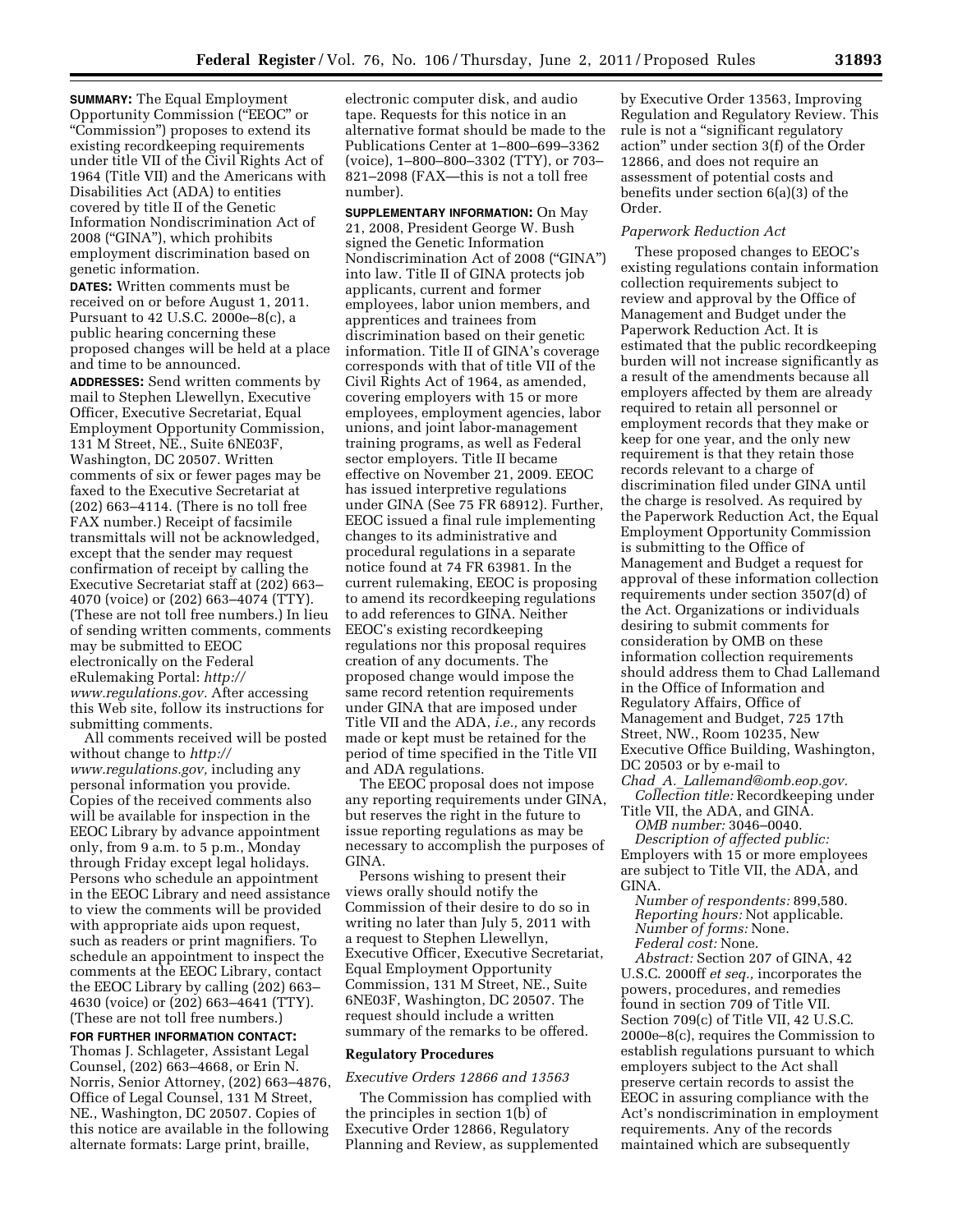disclosed to the EEOC during an investigation are protected from public disclosure by the confidentiality provisions of sections 706(b) and 709(e) of Title VII. EEOC has issued recordkeeping regulations under Title VII and the ADA which require all covered entities to maintain all employment and personnel records they make or keep for a period of one year and all records relevant to a Title VII or ADA charge until the charge is resolved. The proposed revision will extend these same requirements to records relevant to a GINA charge.

*Burden statement:* This recordkeeping requirement does not require reports or the creation of new documents; it merely requires retention of documents that the employer has already made or kept, and the burden imposed by these regulations is therefore minimal. An employer subject to the existing requirement in 29 CFR part 1602 currently must retain all personnel or employment records made or kept by that employer for one year, and must retain any records relevant to charges filed under Title VII or the ADA until final disposition of those matters, which may be longer than one year. This proposed rulemaking would require employers to also retain documents relevant to charges filed under GINA until final disposition of those charges.

### *Existing Burdens Prior to Change*

- *—Establishing Recordkeeping System:*  There are 899,580 employers subject to the recordkeeping requirement in Part 1602. The currently approved Title VII and ADA recordkeeping requirement in Part 1602 imposes a total burden on covered employers in the aggregate of approximately 16,002 hours, which represents the aggregated time that must be spent by all new firms taken together to ensure that their record maintenance systems comply with EEOC's recordkeeping requirements. Based on the fact that these regulations do not require employers to create any records and do not impose any reporting requirements, but merely require employers to maintain the records that they do create, we estimate that it would take each new firm ten minutes or less to comply. Established firms bear no burden under this analysis, because their systems for retaining Title VII and ADA records are already in place.
- *—Retention of Records When Charge Is Filed:* For firms that have recordkeeping systems in place, the fact that a Title VII or ADA charge is filed should not impose any additional burden, because we

assume that employers set up their recordkeeping systems in such a way as to ensure that records related to a charge are retained in accordance with EEOC regulations.

# *Effect of Proposed Change on Existing Burdens*

- *—Establishing Recordkeeping System:*  There will be no increase in the existing burden as a result of this proposed change. As stated above, established firms bear no burden because their systems for retaining employment records under Title VII and ADA records are already in place. The burden imposed upon new firms created after the proposed regulatory change becomes effective would be the same as the burden shouldered by new firms prior to the change because it will take no longer to set up a recordkeeping system to retain records relevant to Title VII, ADA, and GINA charges than it did to set up a recordkeeping system to retain records relevant to Title VII and ADA charges. Consequently, the aggregate burden for new firms of establishing a compliant recordkeeping system remains at 16,002 hours.
- *—Retention of Records When Charge Is Filed:* The only employers who may be subject to an increased burden are those existing firms that become parties to charges filed under GINA and must therefore ensure that relevant records are retained until the final disposition of the charges. We estimate that an employer that is a party to a GINA charge will need less than ten minutes to ensure that its previously existing system of retaining records pertinent to charges filed under Title VII and the ADA is revised to retain records relating to charges filed under GINA (based upon our estimate that a new firm would need 10 minutes to set up its recordkeeping system to comply with EEOC regulations). Assuming that 200 GINA charges will be filed and using a burden estimate of 10 minutes per charge, the annual aggregate burden would increase by only about 33 hours. This estimated increase is most likely higher than the actual burden because approximately 75 percent of all charges filed under GINA in the last fiscal year were also filed under the ADA. In other words, employers would have been required to maintain the records relevant to 75 percent of the GINA charges under the existing recordkeeping requirements because those records were relevant to ADA charges.

Pursuant to the Paperwork Reduction Act of 1995, and OMB regulation 5 CFR 1320.8(d)(1), the Commission solicits public comment to enable it to:

(1) Evaluate whether the proposed collection of information is necessary for the proper performance of the Commission's functions, including whether the information will have practical utility;

(2) Evaluate the accuracy of the Commission's estimate of the burden of the proposed collection of information, including the validity of the methodology and assumptions used;

(3) Enhance the quality, utility, and clarity of the information to be collected; and

(4) Minimize the burden of the collection of information on those who are to respond, including the use of appropriate automated, electronic, mechanical, or other technological collection techniques or other forms of information technology, e.g., permitting electronic submission of responses.

### *Regulatory Flexibility Act*

Title II of GINA applies to all employers with fifteen or more employees, approximately 822,000 of which are small firms (entities with 15– 500 employees) according to data provided by the Small Business Administration Office of Advocacy. *See Firm Size Data* at *[http://sba.gov/advo/](http://sba.gov/advo/research/data.html#us) [research/data.html#us.](http://sba.gov/advo/research/data.html#us)* We estimate that there will be 200 new charges filed under GINA per year. We estimate that typical human resources professionals will need to dedicate no more than ten minutes per charge to satisfy the requirements of the amended regulation by altering the employer's record retention system to retain any personnel documents relevant to a charge of discrimination under GINA until the resolution of the matter. We further estimate that the median hourly pay rate of an HR professional is approximately \$46.40. *See* Bureau of Labor Statistics, Occupational Employment and Wages, May 2009 at *[http://www.bls.gov/oes/](http://www.bls.gov/oes/current/oes113049.htm) [current/oes113049.htm.](http://www.bls.gov/oes/current/oes113049.htm)* Even assuming that every one of the estimated 200 GINA charges is filed against a small business, EEOC does not believe that a cost of approximately \$7.73 per charge will be significant for the impacted small entities. Further, if each of the 200 GINA charges was filed against a different small entity, 200 affected firms out of 822,000 is not a substantial number of small firms. Accordingly, the Commission certifies under 5 U.S.C. 605(b) that this rule will not have a significant economic impact on a substantial number of small entities because any burden it may impose on